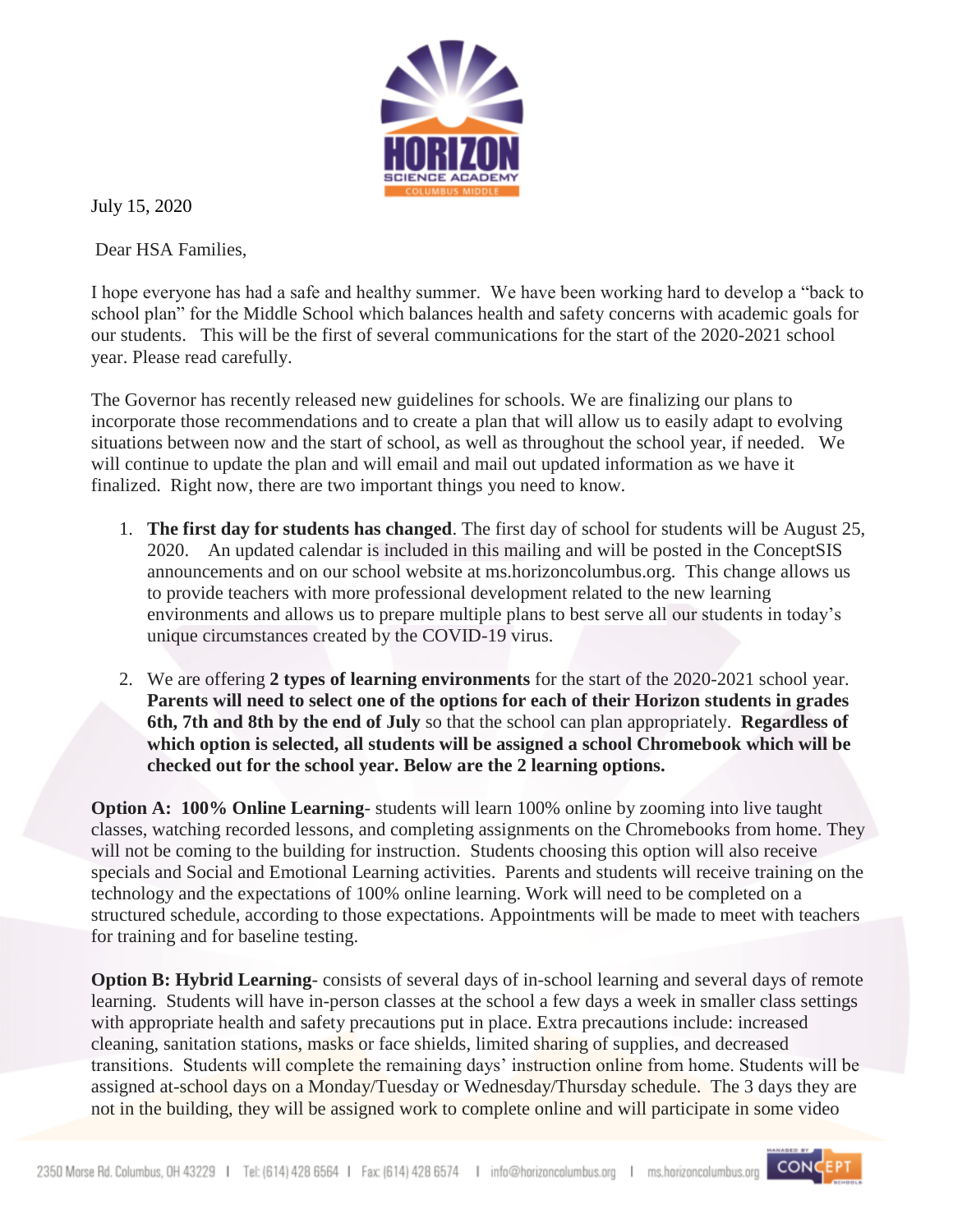

conferencing activities using Zoom. Parents and students will receive training on the technology and the expectations of Hybrid Learning.

Please fill out the enclosed sheet for each child attending HSA Middle School to indicate the learning environment you want for your student this school year. Return this sheet to the office either in the enclosed self-addressed, stamped envelope or drop it off at the school office in person or return the completed form by email to [jgibson@horizoncolumbus.org.](mailto:jgibson@horizoncolumbus.org) **Forms need to be returned by July 30th**. Our office is open Monday-Friday from 9am-3pm, if you choose to drop off the form in person. **NEW STUDENTS TO THE BUILDING**: If you are attending classes at the Middle School for the first time, please note that if you will be riding the bus at all this year, you will need to complete an online transportation request as soon as possible by going to the following link. **This includes any 6th grade student who attended HSA Elementary School.** [www.ccsoh.us/transportation.aspx](http://www.ccsoh.us/transportation.aspx)

Sincerely,

Principal

\*Any change to a child's learning environment (moving from online to in school or vice versa) will be based on the availability of space in the environment and may take several days to reschedule.

(Over)